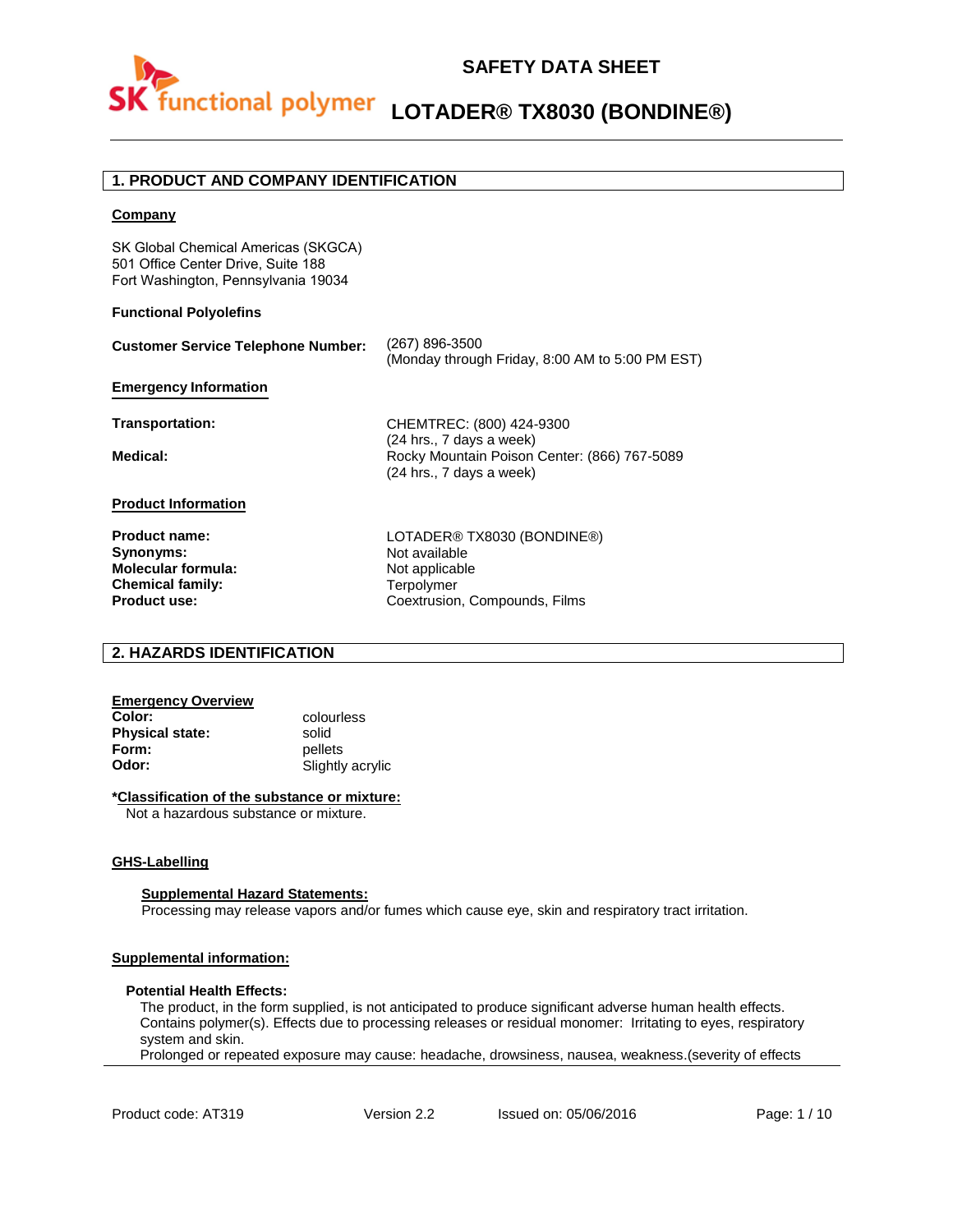

depends on extent of exposure) .

#### **Other:**

Handle in accordance with good industrial hygiene and safety practice. (pellets/granules) This product may release fume and/or vapor of variable composition depending on processing time and temperature.

#### **3. COMPOSITION/INFORMATION ON INGREDIENTS**

| <b>Chemical Name</b>                                                     | CAS-No.    | Wt/Wt   | <b>GHS Classification**</b> |
|--------------------------------------------------------------------------|------------|---------|-----------------------------|
| 2-Propenoic acid, ethyl ester, polymer with<br>ethene and 2,5-furandione | 41171-14-6 | $>99\%$ | Not classified              |

\*\*For the full text of the H-Statements mentioned in this Section, see Section 16.

#### **4. FIRST AID MEASURES**

#### **4.1. Description of necessary first-aid measures:**

#### **Inhalation:**

If inhaled, remove victim to fresh air.

#### **Skin:**

In case of contact, immediately flush skin with plenty of water. If molten polymer gets on the skin, cool rapidly with cold water. Do not peel solidified product off the skin. Obtain medical treatment for thermal burns. Remove material from clothing. Wash clothing before reuse. Thoroughly clean shoes before reuse.

#### **Eyes:**

Immediately flush eye(s) with plenty of water. Obtain medical treatment for thermal burns.

#### **Ingestion:**

If swallowed, DO NOT induce vomiting. Get medical attention. Never give anything by mouth to an unconscious person.

#### **4.2. Most important symptoms/effects, acute and delayed:**

For most important symptoms and effects (acute and delayed), see Section 2 (Hazard Statements and Supplemental Information) and Section 11 (Toxicology Information) of this SDS.

#### **4.3. Indication of immediate medical attention and special treatment needed, if necessary:**

Unless otherwise noted in Notes to Physician, no specific treatment noted; treat symptomatically.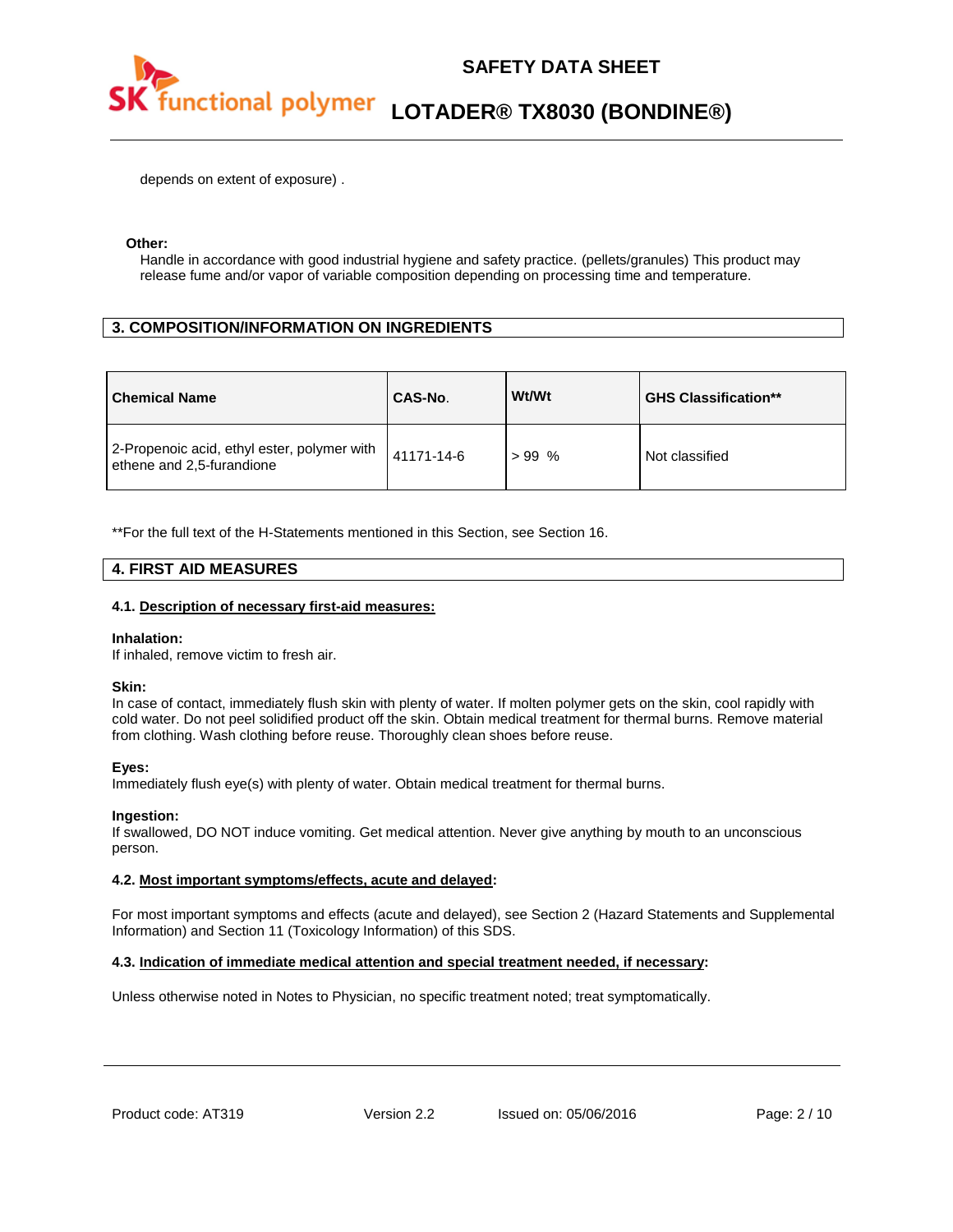

#### **5. FIREFIGHTING MEASURES**

#### **Extinguishing media (suitable):**

Water spray, Carbon dioxide (CO2), Foam, Dry chemical

#### **Protective equipment:**

Fire fighters and others who may be exposed to products of combustion should wear full fire fighting turn out gear (full Bunker Gear) and self-contained breathing apparatus (pressure demand / NIOSH approved or equivalent).

#### **Further firefighting advice:**

Fire fighting equipment should be thoroughly decontaminated after use.

#### **Fire and explosion hazards:**

When burned, the following hazardous products of combustion can occur: Carbon oxides Hazardous organic compounds

#### **6. ACCIDENTAL RELEASE MEASURES**

#### **Personal precautions, Emergency procedures, Methods and materials for containment/clean-up:**

Prevent further leakage or spillage if you can do so without risk. Ventilate the area. Sweep up and shovel into suitable properly labeled containers for prompt disposal. Possible fall hazard – floor may become slippery from leakage/spillage of product. Avoid dispersal of spilled material and runoff and contact with soil, waterways, drains and sewers. Consult a regulatory specialist to determine appropriate state or local reporting requirements, for assistance in waste characterization and/or hazardous waste disposal and other requirements listed in pertinent environmental permits.

#### **Protective equipment:**

Appropriate personal protective equipment is set forth in Section 8.

#### **7. HANDLING AND STORAGE**

#### **Handling**

#### **General information on handling:**

Avoid breathing dust.

Avoid breathing processing fumes or vapors.

Handle in accordance with good industrial hygiene and safety practices. These practices include avoiding unnecessary exposure and removal of material from eyes, skin, and clothing.

#### **Storage**

#### **General information on storage conditions:**

Keep in a dry, cool place. Store in closed containers, in a secure area to prevent container damage and subsequent spillage.

**Storage stability – Remarks:**  Stable under recommended storage conditions.

#### **Storage incompatibility – General:**  None known.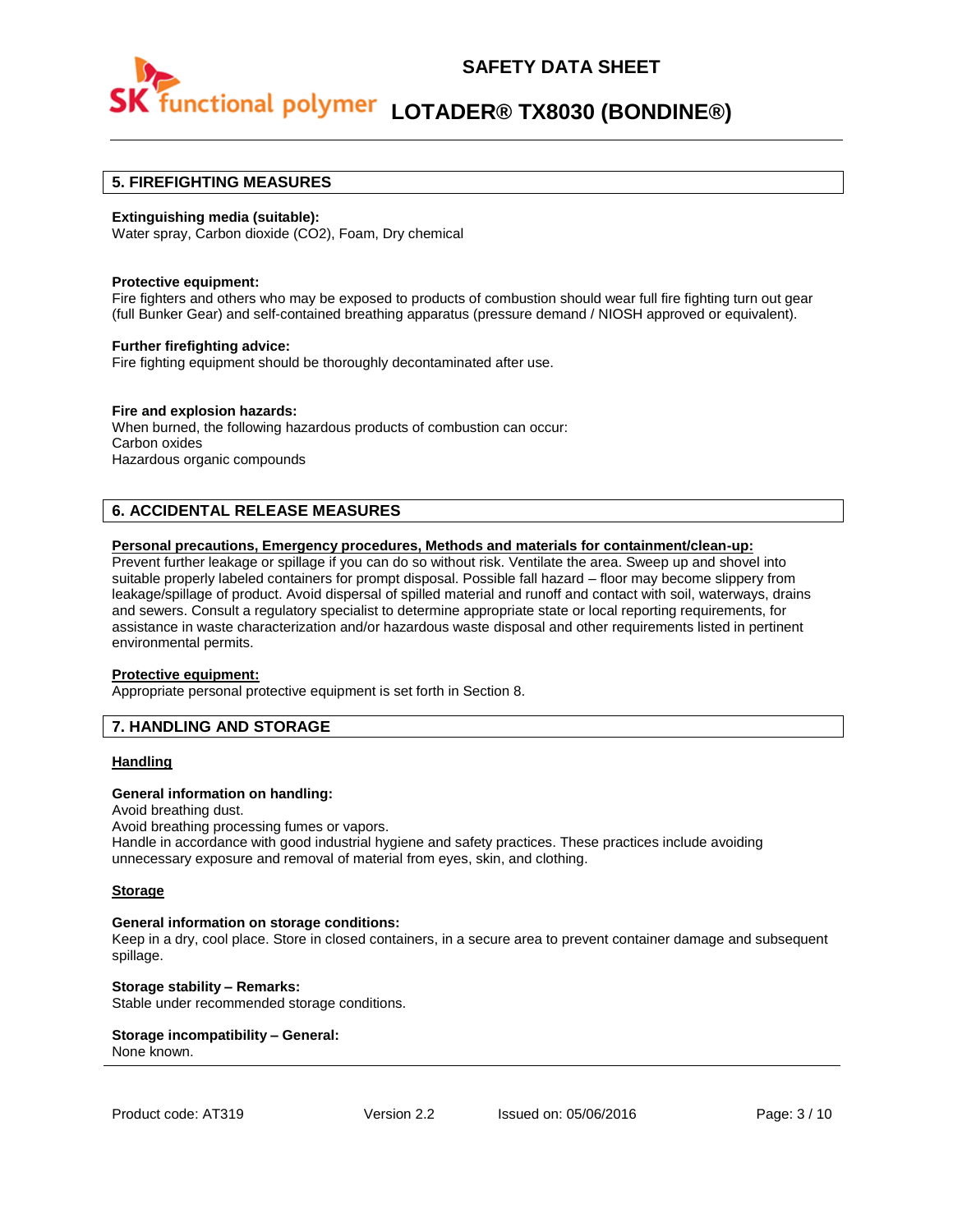

### **SAFETY DATA SHEET**

# **LOTADER® TX8030 (BONDINE®)**

#### **8. EXPOSURE CONTROLS/PERSONAL PROTECTION**

#### **Airborne Exposure Guidelines:**

#### **Particles Not Otherwise Specified / Nuisance Dust (Proprietary)**

US. ACGIH Threshold Limit Values

| Inhalable particles.  |
|-----------------------|
| $10 \text{ ma/m}$ 3   |
| Respirable particles. |
| $3 \text{ mg/m}$      |
|                       |

US. OSHA Table Z-1 Limits for Air Contaminants (29 CFR 1910.1000)

| ı<br>г<br>۰. |  |
|--------------|--|
|              |  |

**Form:** Respirable fraction. 5 mg/m3

**Form:** Total dust

PEL: 15 mg/m3

US. OSHA Table Z-3 (29 CFR 1910.1000)

| Form:                 | Respirable fraction.                           |
|-----------------------|------------------------------------------------|
| Time weighted average | 15 millions of particles per cubic foot of air |
| Form:                 | Total dust                                     |
| Time weighted average | 50 millions of particles per cubic foot of air |
| Form:                 | Respirable fraction.                           |
| Time weighted average | $5 \text{ mg/m}$                               |
| Form:                 | Total dust                                     |
| Time weighted average | $15 \text{ mg/m}$                              |

Only those components with exposure limits are printed in this section. Limits with skin contact designation above have skin contact effect. Air sampling alone is insufficient to accurately quantitate exposure. Measures to prevent significant cutaneous absorption may be required. Limits with a sensitizer designation above mean that exposure to this material may cause allergic reactions.

#### **Engineering controls:**

Investigate engineering techniques to reduce exposures below airborne exposure limits or to otherwise reduce exposures. Provide ventilation if necessary to minimize exposures or to control exposure levels to below airborne exposure limits (if applicable see above).If practical, use local mechanical exhaust ventilation at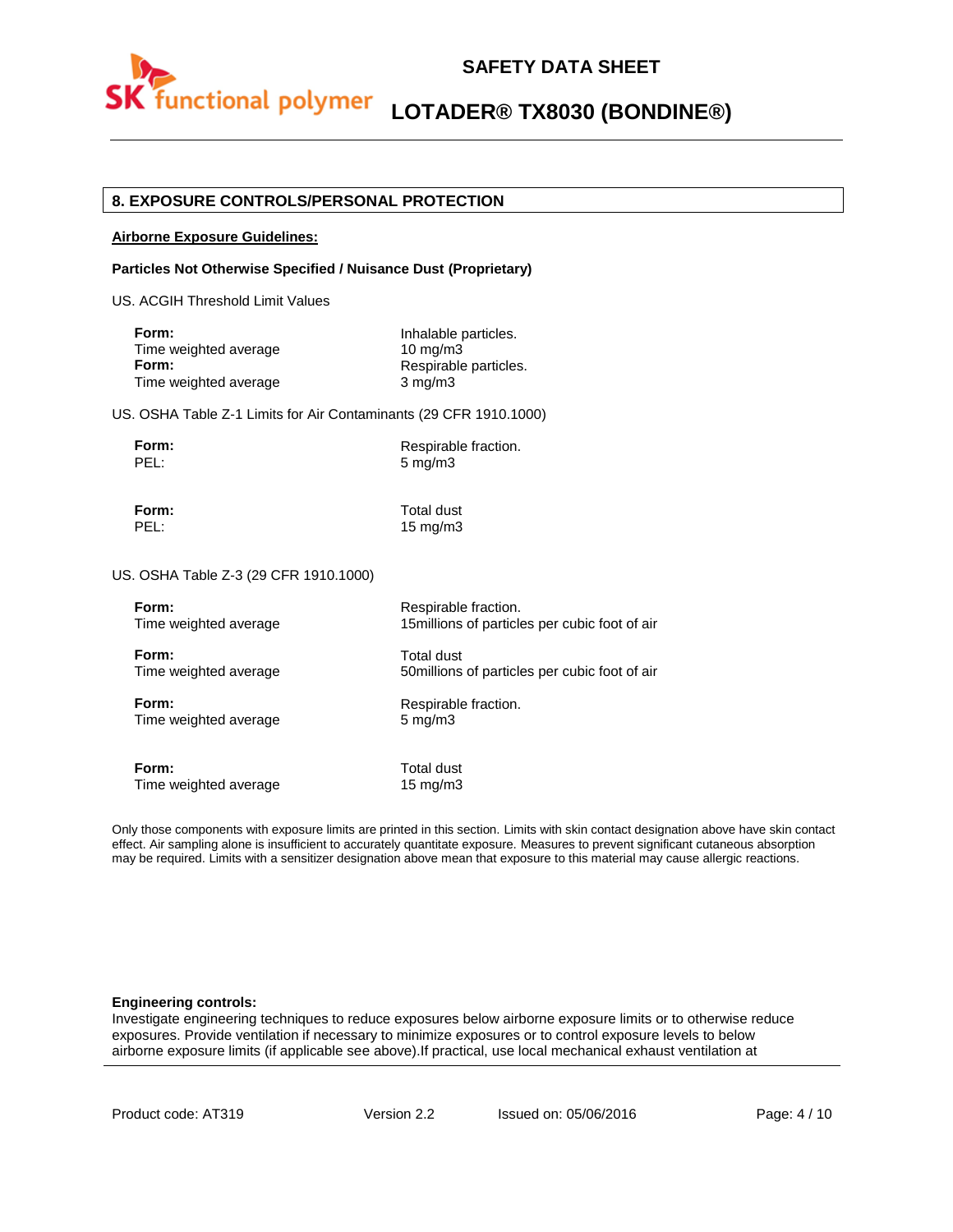

sources of air contamination such as open process equipment.

#### **Respiratory protection:**

Avoid breathing dust. Avoid breathing processing fumes or vapors. Where airborne exposure is likely or airborne exposure limits are exceeded (if applicable, see above), use NIOSH approved respiratory protection equipment appropriate to the material and/or its components and substances released during processing. Consult respirator manufacturer to determine appropriate type equipment for a given application. Observe respirator use limitations specified by NIOSH or the manufacturer. For emergency and other conditions where there may be a potential for significant exposure or where exposure limit may be significantly exceeded, use an approved full face positive-pressure, self-contained breathing apparatus or positive-pressure airline with auxiliary self-contained air supply. Respiratory protection programs must comply with 29 CFR § 1910.134.

#### **Skin protection:**

Processing of this product releases vapors or fumes which may cause skin irritation. Minimize skin contamination by following good industrial hygiene practice. Wearing protective gloves is recommended. Wash hands and contaminated skin thoroughly after contact with processing fumes or vapors. Wash thoroughly after handling.

#### **Eye protection:**

Use good industrial practice to avoid eye contact. Processing of this product releases vapors or fumes which may cause eye irritation. Where eye contact may be likely, wear chemical goggles and have eye flushing equipment available.

| 9. PHYSICAL AND CHEMICAL PROPERTIES    |                            |
|----------------------------------------|----------------------------|
| Color:                                 | colourless                 |
| <b>Physical state:</b>                 | solid                      |
| Form:                                  | pellets                    |
| Odor:                                  | Slightly acrylic           |
| Odor threshold:                        | No data available          |
| <b>Flash point</b>                     | Not applicable             |
| Auto-ignition<br>temperature:          | $> 842$ °F ( $> 450$ °C)   |
| Lower flammable limit<br>$(LFL)$ :     | No data available          |
| <b>Upper flammable limit</b><br>(UFL): | No data available          |
| pH:                                    | Not applicable             |
| Density:                               | 0.94 g/cm3 (68 °F (20 °C)) |
| <b>Bulk density:</b>                   | approximately 500 kg/m3    |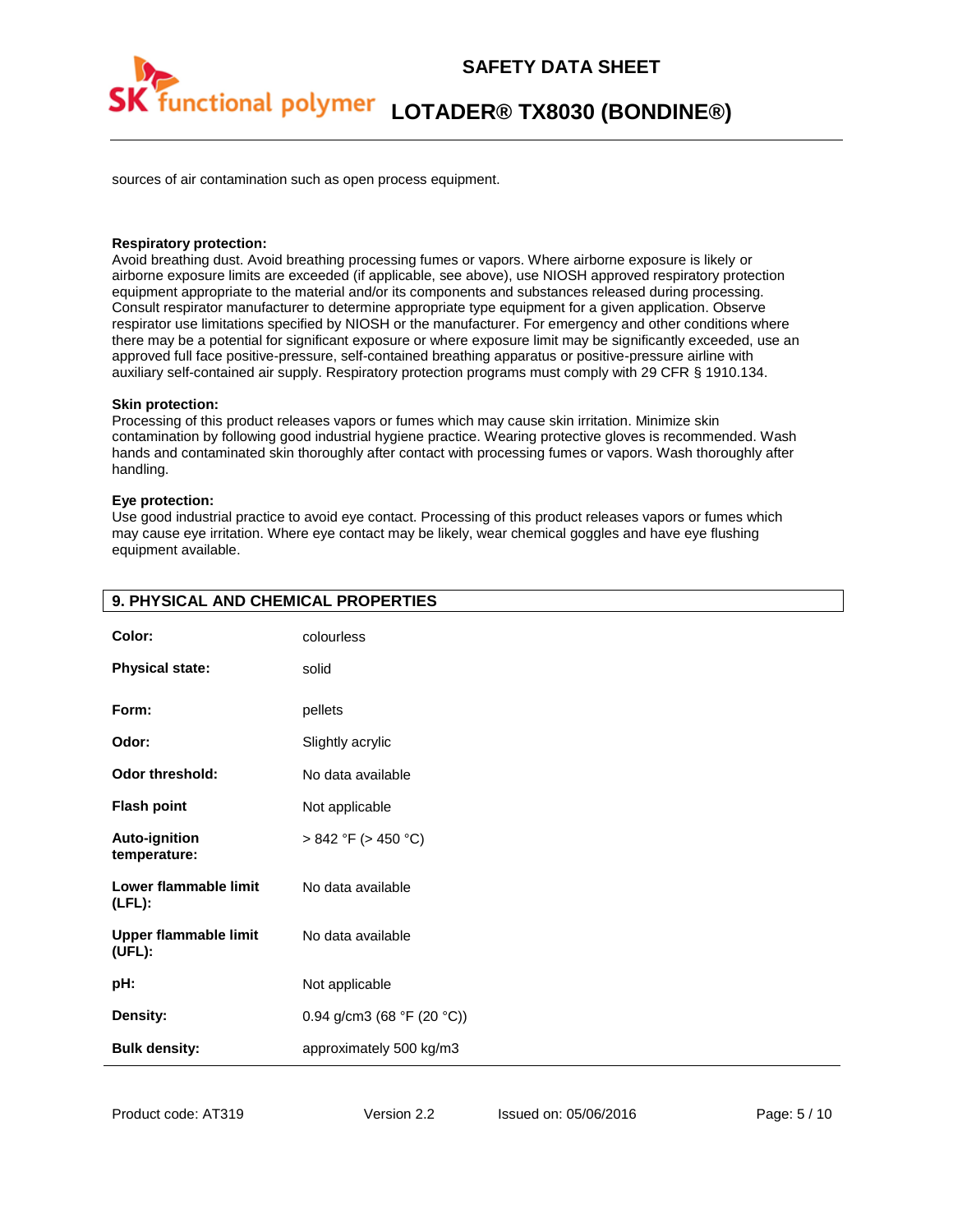

| Not applicable                      |
|-------------------------------------|
| Not applicable                      |
| No data available                   |
| No data available                   |
| No data available                   |
| No data available                   |
| 68 °F (20 °C) insoluble             |
| Soluble in:                         |
| aromatic hydrocarbons               |
| <b>Chlorinated solvents</b>         |
| No data available                   |
| No data available                   |
| $>$ 572 °F ( $>$ 300 °C)            |
| See GHS Classification in Section 2 |
|                                     |

#### **10. STABILITY AND REACTIVITY**

#### **Stability:**

The product is stable under normal handling and storage conditions.

#### **Hazardous reactions:**

Hazardous polymerization does not occur.

#### **Materials to avoid:**

None known.

#### **Conditions / hazards to avoid:**

Avoid storing in moist and warm conditions. (to maintain the technical properties of the product). See Hazardous Decomposition Products below.

#### **Hazardous decomposition products:**

Thermal decomposition giving flammable and toxic products : Carbon oxides Hazardous organic compounds Acrylates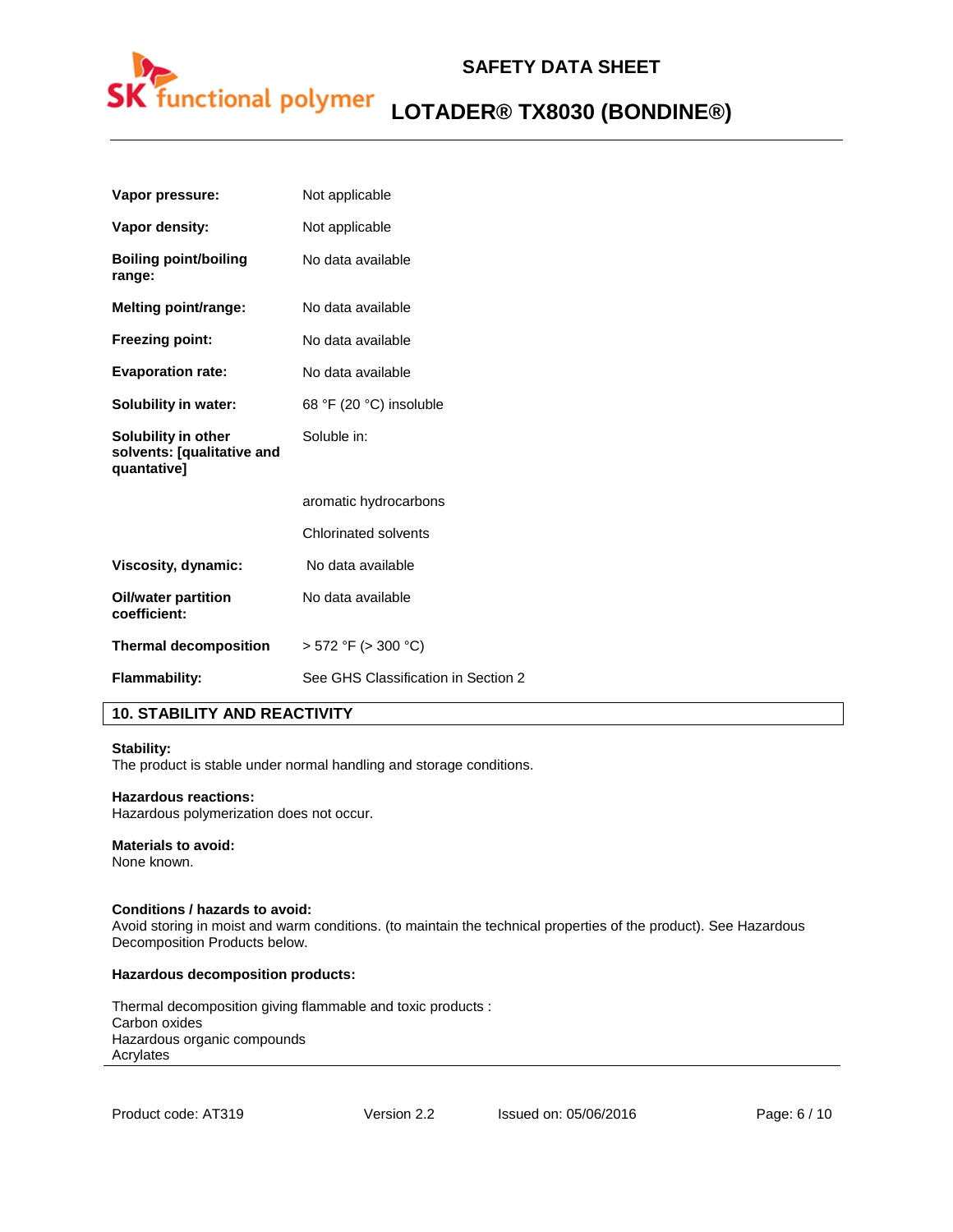

### **SAFETY DATA SHEET**

# **LOTADER® TX8030 (BONDINE®)**

#### **11. TOXICOLOGICAL INFORMATION**

Data on this material and/or its components are summarized below.

#### **Data for 2-Propenoic acid, ethyl ester, polymer with ethene and 2,5-furandione (41171-14-6)**

#### **Acute toxicity**

**Oral:** No deaths occurred. (Rat) LD0 > 2,000 mg/kg.

#### **Other information**

The information presented is from representative materials with this Chemical Abstract Service (CAS) Registry number. The results vary depending on the size and composition of the test substance. Effects due to processing releases or residual monomer: Possible cross sensitization with other acrylates and methacrylates

#### **12. ECOLOGICAL INFORMATION**

#### **Chemical Fate and Pathway**

No data are available.

#### **Ecotoxicology**

No data are available.

#### **13. DISPOSAL CONSIDERATIONS**

#### **Waste disposal:**

Where possible recycling is preferred to disposal or incineration. If recycling is not an option, incinerate or dispose of in accordance with federal, state, and local regulations. Pigmented, filled and/or solvent laden product may require special disposal practices in accordance with federal, state and local regulations. Consult a regulatory specialist to determine appropriate state or local reporting requirements, for assistance in waste characterization and/or hazardous waste disposal and other requirements listed in pertinent environmental permits. Note: Chemical additions to, processing of, or otherwise altering this material may make this waste management information incomplete, inaccurate, or otherwise inappropriate. Furthermore, state and local waste disposal requirements may be more restrictive or otherwise different from federal laws and regulations.

#### **14. TRANSPORT INFORMATION**

**US Department of Transportation (DOT):** not regulated

**International Maritime Dangerous Goods Code (IMDG):** not regulated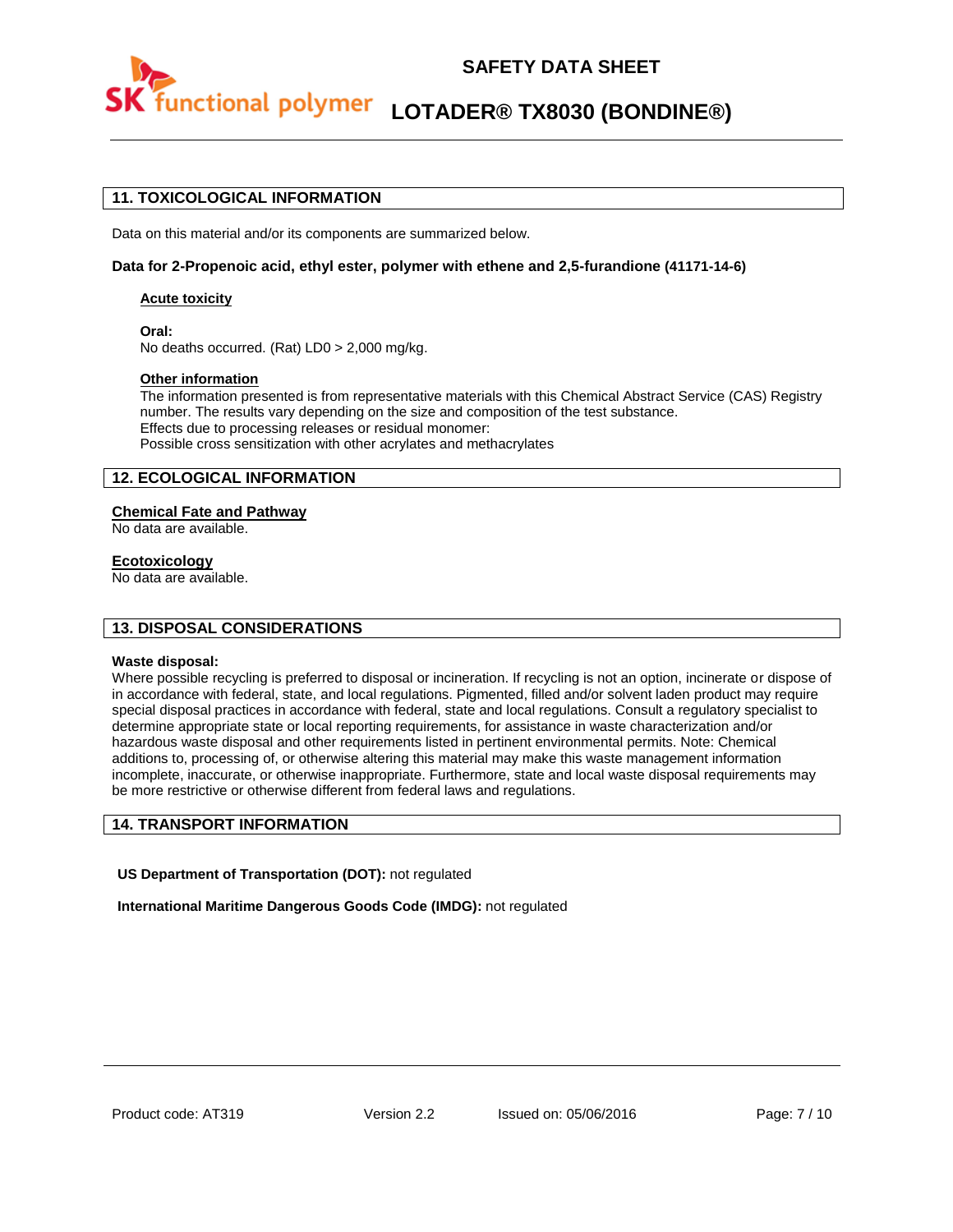## **SAFETY DATA SHEET**



## **LOTADER® TX8030 (BONDINE®)**

#### **15. REGULATORY INFORMATION**

**Chemical Inventory Status**

| <b>EINECS</b> | Conforms to                                                      |
|---------------|------------------------------------------------------------------|
| <b>TSCA</b>   | The components of this product are all on<br>the TSCA Inventory. |
| <b>DSL</b>    | All components of this product are on the<br>Canadian DSL        |
| IECSC (CN)    | Conforms to                                                      |
| ENCS (JP)     | Conforms to                                                      |
| ISHL (JP)     | Conforms to                                                      |
| KECI (KR)     | Conforms to                                                      |
| PICCS (PH)    | Conforms to                                                      |
| <b>AICS</b>   | Conforms to                                                      |
|               |                                                                  |

#### **United States – Federal Regulations**

#### **SARA Title III – Section 302 Extremely Hazardous Chemicals:**

The components in this product are either not SARA Section 302 regulated or regulated but present in negligible concentrations.

#### **SARA Title III - Section 311/312 Hazard Categories:**

No SARA Hazards

#### **SARA Title III – Section 313 Toxic Chemicals:**

This material does not contain any chemical components with known CAS numbers that exceed the threshold (De Minimis) reporting levels established by SARA Title III, Section 313.

#### **Comprehensive Environmental Response, Compensation, and Liability Act (CERCLA) - Reportable Quantity (RQ):**

The components in this product are either not CERCLA regulated, regulated but present in negligible concentrations, or regulated with no assigned reportable quantity.

#### **United States – State Regulations**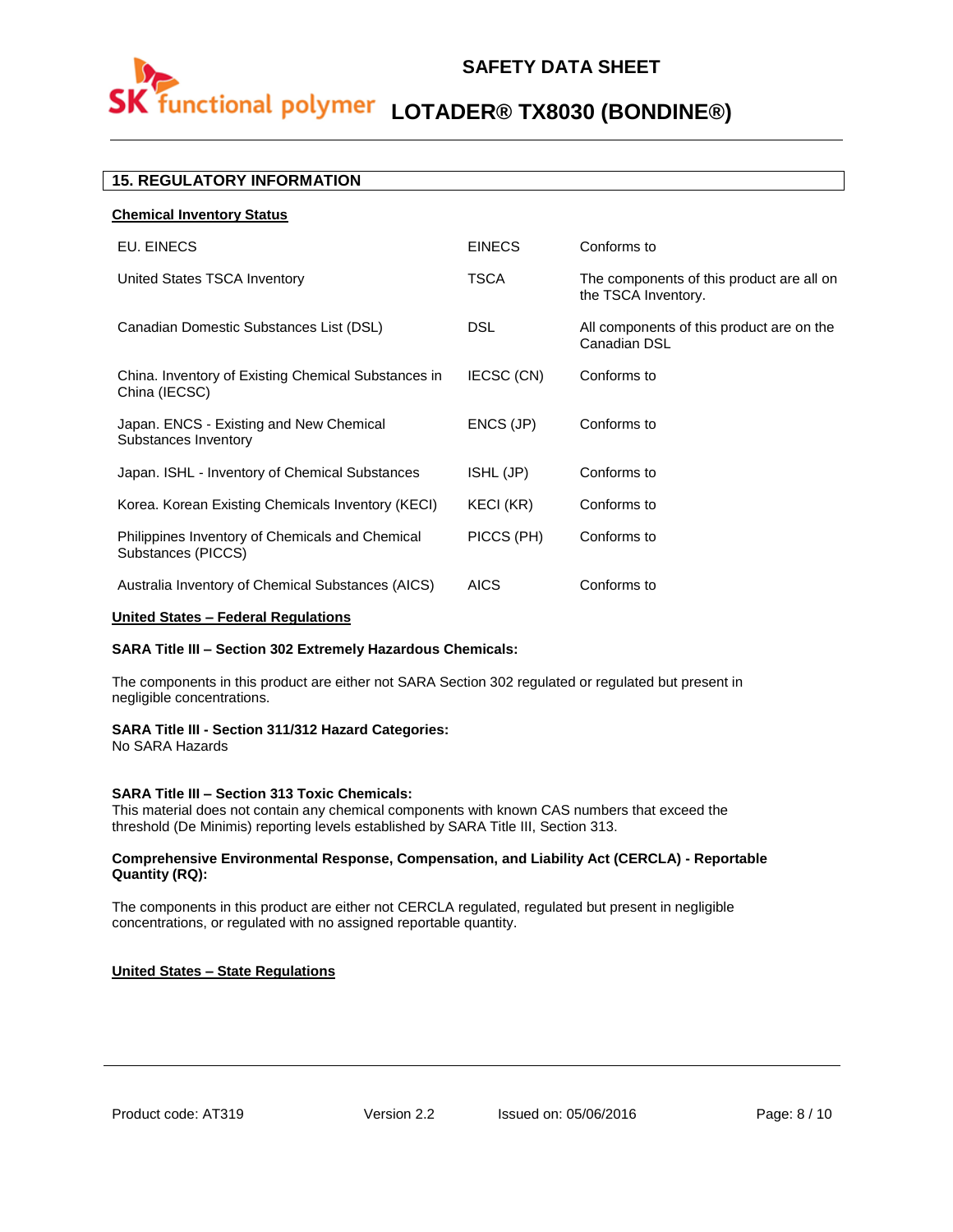#### **New Jersey Right to Know**

No components are subject to the New Jersey Right to Know Act.

#### **Pennsylvania Right to Know**

Chemical name CAS-No. 2-Propenoic acid, ethyl ester, polymer with ethene and 2,5 furandione 41171-14-6

#### **California Prop. 65**

WARNING! This product contains a chemical known to the State of California to cause cancer.

Chemical name<br>
2-Propenoic acid. ethyl ester<br>
2-Propenoic acid. ethyl ester 2-Propenoic acid, ethyl ester

#### **16. OTHER INFORMATION**

#### **Latest Revision(s):**

| Revised Section(s): | Chapter 4 update |
|---------------------|------------------|
| Reference number:   | 000000027366     |
| Date of Revision:   | 05/06/2016       |
| Date Printed:       | 07/23/2016       |

The statements, technical information and recommendations contained herein are believed to be accurate as of the date hereof. Since the conditions and methods of use of the product and of the information referred to herein are beyond our control, SKGCA expressly disclaims any and all liability as to any results obtained or arising from any use of the product reliance on such information; NO WARRANT OF FIRNESS FOR ANY PARTICULAR PURPOSE, WARRANTY OF MERCHANTABILITY OR ANY OTHER WARRANTY, EXPRESSED OR IMPLIED IS MADE CONCERNING THE GOODS DESCIRBED OR THE INFORMATION PROVIDED HERIN. The information provided herein relates only to the specific product designated and may not be applicable when such product is used in combination with other materials or in any process. The user should thoroughly test any application before commercialization. Nothing contained herein constitutes a license to practice under any patent, it should not be construed as an inducement to infringe any patent, and the user is advised to take appropriate steps to be sure that any proposed use of the product will not result in patent infringement. See SDS for Health & Safety Considerations.